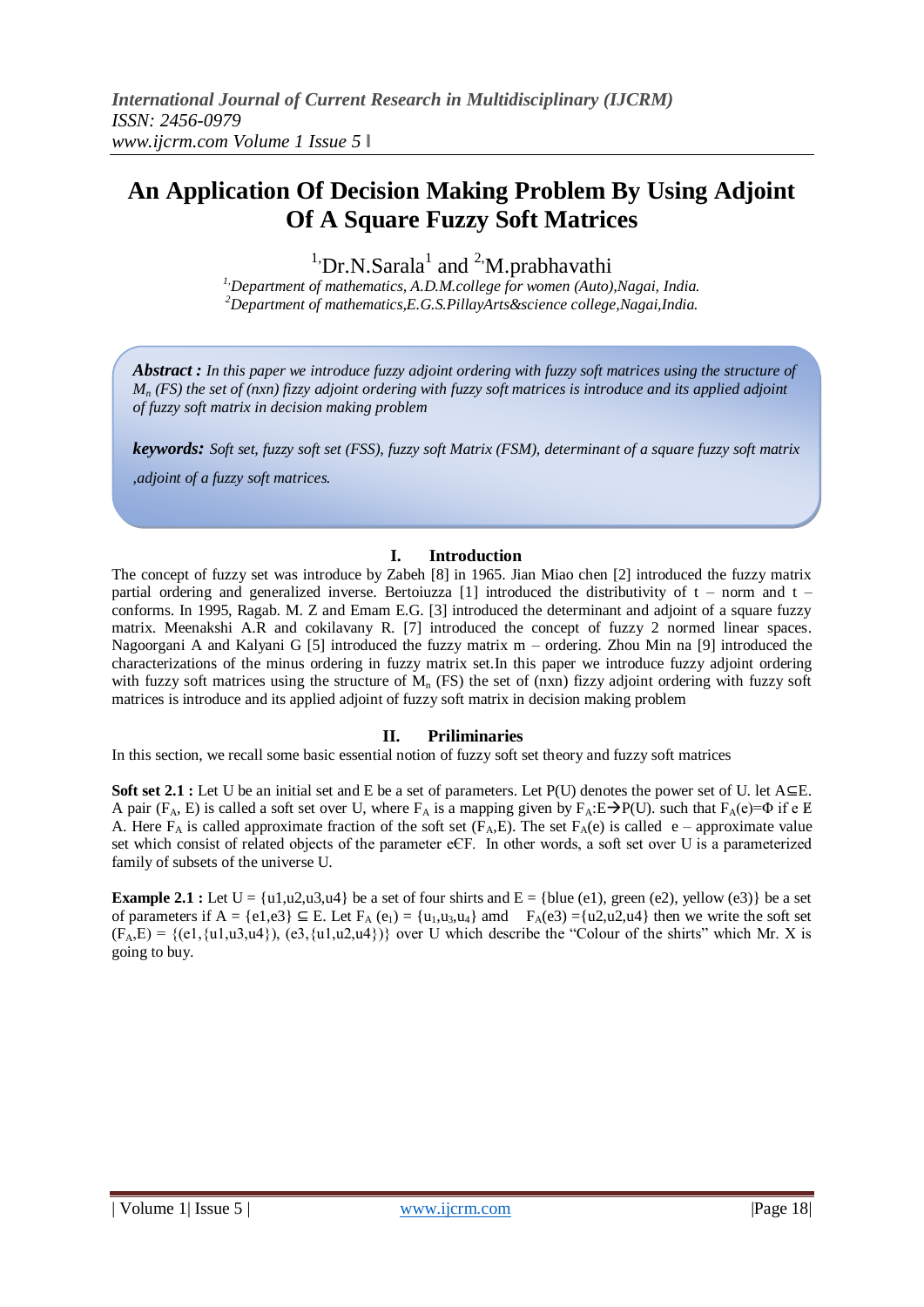| U     | Blue(e1) | Green(e2)      | Yellow(e3 |
|-------|----------|----------------|-----------|
| $U_1$ |          | $\Omega$       |           |
| $U_2$ |          | 0              |           |
| $U_3$ |          | $\overline{0}$ | $\theta$  |
| $U_4$ |          | $\theta$       |           |

We may represent the soft set in the following form.

### Table : 2.1.1

**FUZZY SOFT SET2.2:** Let U be an initial universe set and E be a set of parameters. Let P(U) denotes the set of all fuzzy sets of U. Let A⊆E. A pair ( $F_A$ ,E) is called a fuzzy soft set (FSS) over U, where  $F_A$  is a mapping given by  $F_A : E \to P(U)$  such that  $F_A \varepsilon = \Phi$  if e EA,  $\Phi$  is a null fuzzy set.

**Example 2.2 <b>:** Consider the example 2.1 here we cannot express with only two real numbers 0 and 1, we can characterized it by a memberships function instead of crisp number 0 and 1, which associate with each element a real number in the interval [0,1] then.

 $(F_A, E) = \{ F_A(e1) = \{(u1, 0.3), (u2, 0.9), (u3, 0.4), (u4, 0.7) \},\}$  $F_A$  (e3) = {(u1,0.5), (u2,0.6), (u4,0.8)}} is the fuzzy soft set representing the "Colour of the Shirts"

which Mr-X is going to buy. We may represent the fuzzy soft set in the following form.

| U              | Blue(e1) | Green(e2) | Yellow(e3 |
|----------------|----------|-----------|-----------|
| $\mathbf{U}_1$ | 0.3      | 0.0       | 0.5       |
| $U_2$          | 0.9      | 0.0       | 0.6       |
| $U_3$          | 0.4      | 0.0       | 0.0       |
| $U_4$          | 0.7      | 0.0       | 0.8       |
|                |          |           |           |

Table 2.2

### **2.3** The complement of a fuzzy soft set: The complement of a fuzzy soft set  $(F,A)$  is denoted by  $(F,A)^c$  and is defined by

 $(F,A)^c = (F^c,A)$  where,  $F^c:A \rightarrow \tilde{P}(U)$  is mapping given by  $F^c(\infty) = [F(\infty)]^c \Psi \infty CA$ .

**2.4 Fuzzy Soft Matrices (FSM) :** Let  $(F_A, E)$  be a fuzzy soft set over U, then a subset of U X E is uniquely defined by  $R_A = \{(u,e)\}\;$ ; eCA, u C  $F_A(e)$ } which is called relation form of  $(F_A, E)$  the characteristic function of  $R_A$ is written by  $\mu_{RA} : U X E \rightarrow [0.1]$ , where  $\mu_{RA}(u,e) \in [0.1]$  is the membership value of u  $E E$  for each e  $E U$ . If  $[\mu_{ij}] = \mu_{RA}(u_i, e_j)$ , we can define a matrix

 $[\mu_{ij}]_{maxn} = \begin{vmatrix} \mu 11 & \mu 12 & \dots & \mu 1n \\ \mu 21 & \mu 22 & \dots & \mu 2n \\ \mu m 1 & \mu m 2 & \dots & \mu m n \end{vmatrix}$ 

which is called an mxn soft matrix of the soft set  $(F_A, E)$  over U.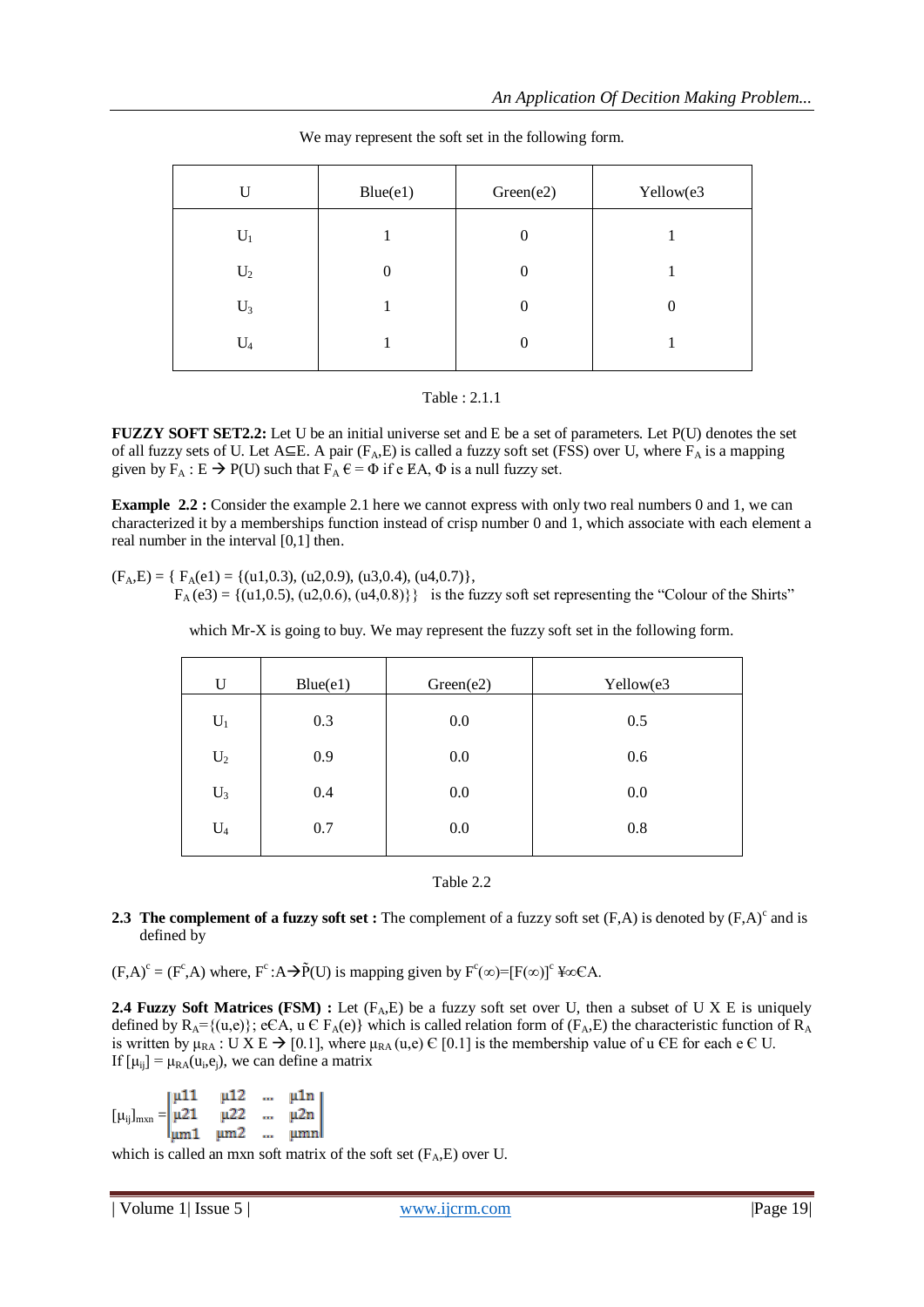Therefore we can say that a fuzzy soft set  $(F_A, E)$  is uniquely characterized by the matrix  $[\mu_{ij}]_{m \times n}$  and both concepts are interchangeable.

The set mxn fuzzy soft matrices over U will be denoted by  $\text{FSM}_{\text{mx}}$ .

## **Example 2.3**

Assume that  $U = \{u1, u2, u3, u4, u5\}$  is a universal set and  $E = \{e1, e2, e3, e4\}$  is a set of all parameters. If  $A \subseteq E = \{e1, e2, e3, e4\}$  and  $(F_1, E) = \{F(e1) = \{(u1, 0.3), (u2, 0.4), (u3, 0.6), (u4, 0.7), (u5, 0.5)\}$  $F(e2) = \{(u1, 0.2), (u2, 0.7), (u3, 0.1), (u4, 0.8), (u5, 0.6)\}$  $F(e3) = \{(u1, 0.1), (u2, 0.3), (u3, 0.5), (u4, 0.4), (u5, 0.9)\}\}$ Then the fuzzy soft matrix  $[\mu_{ij}]$ can be written as

| $\begin{bmatrix} \mu_{ij} \end{bmatrix}_{\text{mxn}} = \begin{bmatrix} 0.3 & 0.2 & 0.0 & 0.1 \\ 0.4 & 0.7 & 0.0 & 0.3 \\ 0.6 & 0.1 & 0.0 & 0.5 \end{bmatrix}$ |  |                                                       |  |
|---------------------------------------------------------------------------------------------------------------------------------------------------------------|--|-------------------------------------------------------|--|
|                                                                                                                                                               |  |                                                       |  |
|                                                                                                                                                               |  | $\begin{bmatrix} 0.7 & 0.8 & 0.0 & 0.4 \end{bmatrix}$ |  |
|                                                                                                                                                               |  | لو.0 0.0 0.6 0.9                                      |  |

**Definition 2.5** [15]:Let  $U = \{c1, c2 \dots, cm\}$  be the universal set and E be the set of parameters given by E={e1,e2,e3,....en}. let the set of all mxn fuzzy soft matrices over U be  $FSM_{\text{max}}$ . Let A, BEFSM<sub>mxn</sub>. Where  $A=[a_{ij}]_{mxn}$ ,  $a_{ij}=(\mu_{i1}c(i), \mu_{i2}c(i))$  and  $B=[a_{ij}]_{mxn}$ ,  $b_{ij}=(\lambda_{i1}c(i)),\lambda_{i2}c(i))$ . To avoid degenerate case we assume that  $\min(\mu_{i1}c(i),\lambda_{i1}c(i))\geq \max(\mu_{i2}c(i),\lambda_{i2}c(i))$  for all i and j. we define the operation "addition(+)" between, A+B=C, where  $C=[c_{ij}]_{mxn}$ ,  $c_{ij}=(max(\mu_{i1}c(i),\lambda_{i1}c(i))$ ,  $min(\mu_{i2}c(i),\lambda_{i2}c(i))$ . If  $\mu_{i2}c(i) = \lambda_{i2}c(i) = 0 \nsubseteq i$ , j, then one definition reduce to  $A+B=C$ , where  $C=[c_{ij}]_{mxn}$ .

 $C_{ii} = (max(\mu_{i1}c(i),\lambda_{i1}c(i)),min(0,0) (max(\mu_{i1}c(i),\lambda_{i1}c(i), 0))$ 

 $=$  max( $\mu_{i1}c(i)$ , $\lambda_{i1}c(i)$ ), which is the define of addition(max) of two fuzzy matrice [2] in the usual sense three fuzzy reference is 0.

**Definition : 2.6 [15] :** Let A, BCFSM<sub>mxn</sub>. Let the corresponding membership value, matrices be  $M_v(A) = [\{\rho(A_{ij}]_{mxn} \text{ and } M_v(B) = [\{\rho(B)_{ij}]_{mxn}, i=1,2,3,...,m; \text{ then } j=1,2,3,...,n. \text{ Then the score matrix } \rho(A,B)\}$ would be defined as  $\rho(A,B)$ =[  $\rho_{ij}$ ]<sub>mxn</sub> where  $\rho_{ij} - \rho(A)_{ij} - \rho(B)_{ij}$ .

**Definition: 2.7 :** Let  $A = [\mu_{ij}]_{m \times n}$  CFSM<sub>m $x \times n$ </sub> the determinant of A, denoted as det(A) or |A|, is defined as  $|A| = \sum_{\pi \in \mathsf{S}n} \mu \mathsf{1} \pi(1) \mu \mathsf{2} \pi(2) \dots \dots \mu n \pi(n)$ 

Where the summation is taken over all  $\pi$  of  $S_n$ .

**Definition: 2.8:** The determinant of the fuzzy soft matrix A of order 2 is denoted by

 $\begin{array}{lll} \left((\mu 11c(1),(\mu 12c(1)-(\mu 21c(1),\mu 22c(1))\right)\\ (\mu 11c(2),(\mu 12c(2)-(\mu 21c(2),\mu 22c(2)))\right. \end{array}$  $|A| =$ 

=  $[\max{\min(\mu_{11}c(1), \mu_{21}c(2))}, \min{\max(\mu_{21}c(1), \mu_{22}c(2))}, \max(\mu_{22}c(1), \mu_{12}c(2))\}].$ 

**Definition: 2.9 :** The determinant of the fuzzy soft matrix B order 3 is given by

$$
|B| = \begin{vmatrix} (\lambda 11c(1), \lambda 12c(1)) & (\lambda 21c(1), \lambda 22c(1)), & (\lambda 31c(1), \lambda 32c(1)) \\ (\lambda 11c(2), \lambda 12c(2)) & (\lambda 21c(2), \lambda 22c(2)), & (\lambda 31c(2), \lambda 32c(2)) \\ (\lambda 11c(3), \lambda 12c(3)) & (\lambda 21c(3), \lambda 22c(3)), & (\lambda 31c(3), \lambda 32c(3)) \end{vmatrix}
$$
  
\n
$$
|B| = (\lambda 11c(1), \lambda 12c(1)) \begin{vmatrix} (\lambda 21c(2) \lambda 22c(2)) & (\lambda 31c(2), \lambda 32c(2)) \\ (\lambda 21c(3) \lambda 22c(3)) & (\lambda 31c(3), \lambda 32c(3)) \end{vmatrix}
$$
  
\n+ (\lambda 21c(1), \lambda 22c(1)) \begin{vmatrix} (\lambda 11c(2), \lambda 12c(2)) & (\lambda 31c(3), \lambda 32c(2)) \\ (\lambda 11c(3), \lambda 12c(3)) & (\lambda 31c(3), \lambda 32c(3)) \end{vmatrix}  
\n+ (\lambda 31c(1), \lambda 32c(1)) \begin{vmatrix} (\lambda 11c(2), \lambda 12c(2)) & (\lambda 21c(2) \lambda 22c(2)) \\ (\lambda 11c(3), \lambda 12c(3)) & (\lambda 21c(3) \lambda 22c(3)) \end{vmatrix}

 $=(\lambda_{11}c(1), \lambda_{12}c(1))$  [ max {min(( $\lambda_{21}c(2), \lambda_{31}c(3)$ ), min(( $\lambda_{31}c(2), \lambda_{21}c(3)$ )}, min  $\{\max(\lambda_{22}(2), \lambda_{32}c(3)), \max(\lambda_{32}c(2), \lambda_{22}c(3))\}\}\$ +( $\lambda_{21}c(1), \lambda_{22}c(1)$ ) [ max {min(( $\lambda_{11}c(2), \lambda_{31}c(3)$ ), min(( $\lambda_{31}c(2), \lambda_{11}c(3)$ )}, min  $\{\max(\lambda_{12}(2), \lambda_{32}c(3)), \max(\lambda_{32}c(2), \lambda_{12}c(3))\}\}\$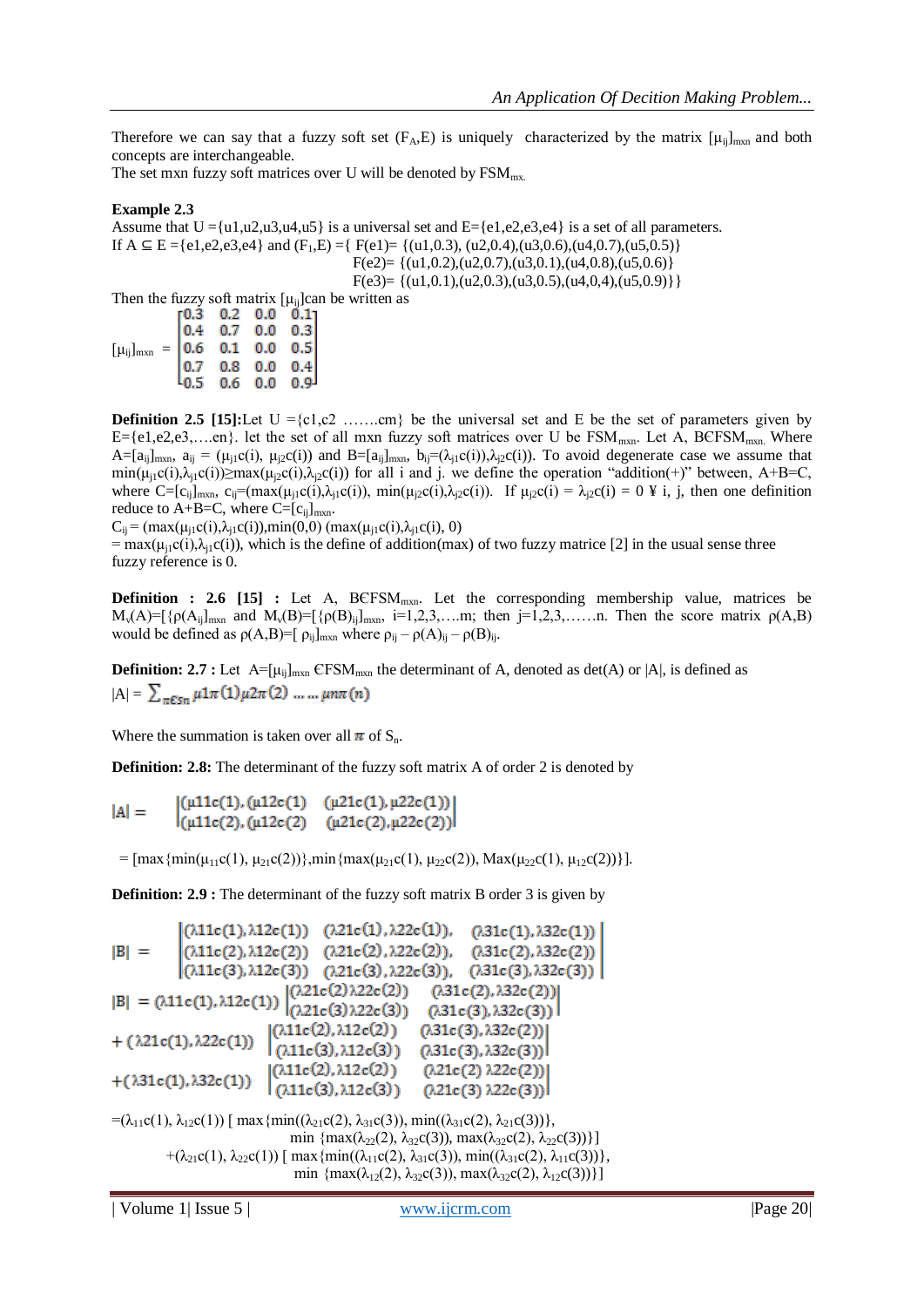+( $\lambda_{31}c(1), \lambda_{32}c(1)$ ) [ max{min(( $\lambda_{11}c(2), \lambda_{21}c(3)$ ), min(( $\lambda_{21}c(3), \lambda_{11}c(3)$ )}, min  $\{\max(\lambda_{12}(2), \lambda_{22}c(3)), \max(\lambda_{22}c(2), \lambda_{13}c(3))\}\}\$ 

## **III. Adjoint Of A Fuzzy Soft Matrices**

In this section, we introduce adjoint of a fuzzy soft matrix.

**Definition: 3.1 :** The adjoint matrix of an nxn fuzzy soft matrix. A is denoted by adj A and is defined as bij =  $\vert$  Aij  $\vert$  where Aij  $\vert$  is the determinant of the (n-1) x (n-1) fuzzy soft matrix formed by deleting row j and cdumn i from A and  $B = adj A$ 

#### **Definition: 3.2**

The adjoint of the fuzzy soft matrix A in the order of 3 to be defined in our way.  $b_{11} = |A_{11}| = |(\mu_{21}(c_2), \mu_{22}(c_2), \mu_{31}(c_2), \mu_{32}(c_2))|$  $(\mu_{21}(c_3), \mu_{22}(c_3), \mu_{31}(c_3), \mu_{32}(c_3))$ 

= [Max  $\{\min(\mu_{21}(c_2), \mu_{31}(c_3) \min(\mu_{31}(c_2), \mu_{21}(c_3))\},\$ Min {max ( $\mu_{22}$  (c<sub>2</sub>),  $\mu_{31}$  (c<sub>3</sub>) max ( $\mu_{32}$  (c<sub>2</sub>),  $\mu_{22}$  (c<sub>3</sub>))}]

 $b_{12} = |A_{12}| = |(\mu_{11}(c_2), \mu_{12}(c_2), \mu_{31}(c_2), \mu_{32}(c_2))|$  $(\mu_{11}(c_3), \mu_{12}(c_3) \mu_{31}(c_3), \mu_{32}(c_3))$ 

= [Max  $\{\min (\mu_{11}(c_1), \mu_{21}(c_2) \min (\mu_{21}(c_1), \mu_{11}(c_2))\},\$ Min {max ( $\mu_{12}(c_1)$ ,  $\mu_{22}(c_2)$  max ( $\mu_{22}(c_1)$ ,  $\mu_{12}(c_2)$ )}].

Similarly we find to the others.

Then  $b_{11}$   $b_{14}$   $b_{13}$   $A_{11}$   $A_{12}$   $A_{13}$ adj A =  $b_{21}$   $b_{22}b_{23}$ or  $|A_{21}|A_{22}|A_{23}|$  $b_{31}b_{32}b_{33}$ │ $A_{31}$ │ $A_{32}$ │ $A_{33}$ │

```
Example: 3.1
Let as consider example 3.1
     (0.3,0.0) (0.7,0.1) (0.6,0.2)A = (0.5, 0.1) (0.9, 0.5) (0.7, 0.0)(0.6, 0.3) (0.7, 0.1)(0.7, 0.2)Here 
b_{11} = |A_{11}| = |(0.9, 0.5) \quad (0.7, 0.0) |(0.7, 0.2)=[\text{max } \{\text{min } (0.9, 0.7), \text{min } (0.7, 0.7)\}, \text{min} \{\text{max } (0.0, 0.1), \text{max } (0.5, 0.2)\}.=[max(0.7, 0.7), min(0.1, 0.5)]b_{11} = (0.7, 0.1)Similarly 
b_{12} = |A_{12}| = (0.6, 0.2)b_{13} = |A_{13}| = (0.6, 0.1)b_{21} = |A_{21}| = (0.7, 0.2)b_{22} = |A_{22}| = (0.6, 0.0)b_{23} = |A_{23}| = (0.6, 0.1)b_{31} = |A_{31}| = (0.7, 0.1)b_{32} = |A_{32}| = (0.5, 0.0)b_{33} = |A_{33}| = (0.5, 0.1)Hence the adjoint of the matrix A will be come.
         (0.7, 0.1) (0.6, 0.2) (0.6, 0.1)adj A = (0.7, 0.2) (0.5, 0.0)(0.6, 0.0)(0.6, 0.1) (0.7, 0.1)(0.5, 0.1)
```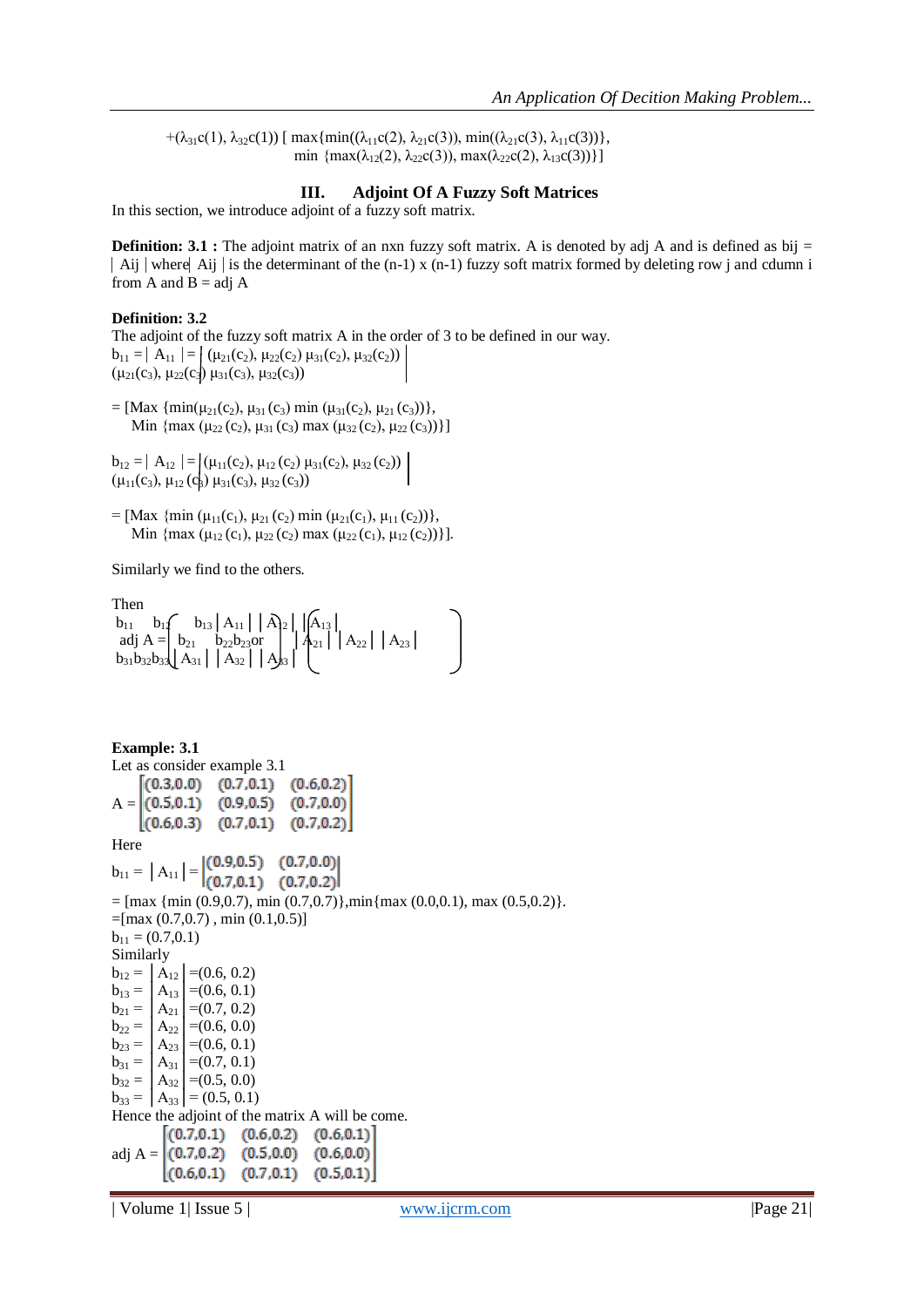**Proposition: 3.1**

For A and  $B \in FSM_{nxn}$  we have the Following.

- 1.  $A \leq B$  ⇒ adj  $A \leq$  adj  $B$ .
- 2. adj A + adj B  $\leq$  adj (A+B).
- 3. adj  $A^T = (adj A)^T$

## **Proof:**

- 1. Let C = adj A and D adj B then be Cij =  $\sum_{\pi \in S} \prod_{i \in n} \mu_i \prod_i$  (t) and dij =  $\sum_{\pi \in S} \prod_{i \in n} \mu_i \chi_i$  (t) it is clear that Cij  $\leq$  dij because  $\mu$ <sub>t</sub>  $\prod$  (t)  $\leq \gamma$  t $\prod$  (t) for every t  $\in$  nj.
- 2. Since A,  $B \le A + B$ , it is clear that adj A, adj  $B \le$  adj  $(A + B)$  and so adj  $A + adj B \leq adj (A + B)$ .
- 3. Let  $B = adj A$  and  $C = adj A<sup>T</sup>$ Then bij  $= \sum_{\pi \in S} \prod_{i \in n} \prod_{i} \mu_i \prod_i$  (t) and Cij  $= \sum_{\pi \in S} \prod_{i \in n} \prod_{i} \mu_i \prod_i$  (t).

Which is the element bij = Hence  $(\text{adj}A)^T = \text{adj}A^T$ .

# **Proposition: 3.2**

For  $A \in \text{FSM}_{\text{max}}$  we have  $|A| = |ad|A|$ .

## **Proof:**

By Definition 3.1 adj A =  $\begin{bmatrix} |A11| & |A12| & \cdots |A1n| \\ |A21| & |A22| & \cdots |A2n| \\ \vdots & \vdots & \vdots \\ |An1| & |An2| & \cdots |Ann| \end{bmatrix}$  $|\operatorname{adj} A| = \sum_{\pi \in \mathfrak{sn}} |\operatorname{A}_{1}\pi(1)| |\operatorname{A}_{2}\pi(2)| \dots |\operatorname{A}_{n}\pi(n)|.$  $=\sum_{\pi \in sn}$   $\prod_{i=1}^{n}$   $A_i \pi(i)$ .  $=\sum_{\pi \in \mathcal{S}^n}$   $[\prod_{i=1}^n \left( \sum_{\theta \in \mathcal{S}^n} \sum_{i=1}^n \prod_{i=1}^n \pi t \theta(t) \right)]$  $=\sum_{\pi \in \mathcal{S}n}$   $[$  ( $\sum_{\theta \in \mathcal{S}n1n\pi (1)}$   $\prod_{t=n1}^{n}$   $\pi t\theta(t)$ )( $\sum_{\theta \in \mathcal{S}n2n\pi (2)}$   $\prod_{t=ni}^{n}$   $\pi t\theta(t)$ )  $\ldots$   $\ldots$   $\left(\sum_{\theta \in \mathfrak{snnn}\pi(i)} \prod_{t \in nn}^{n} \pi(\theta(t))\right]$  $=\sum_{\pi \in sn}$   $[(\prod_{t=n1}^n \pi t \theta_1(t))(\prod_{t=n2}^n \pi t \theta_2(t))(\prod_{t=nn}^n \pi t \theta_n(t))]$ For som  $\theta_1 \in S_{n(1) n\pi(1)}$ ,  $\theta_1 \in S_{n(2) n\pi(2)}$ , ……… $\theta_1 \in S_{n(n) n\pi(n)}$  $=\sum_{\pi\in\mathfrak{S}n}$   $[(\pi_2\theta_1(2)\pi_3\theta_1(3) \ldots \ldots \pi_n\theta_1(n))(\pi_1\theta_2(1)\pi_3\theta_2(3) \ldots \ldots \pi_n\theta_2(n))$ ……………. X (π<sup>1</sup> <sup>n</sup>(1)π<sup>2</sup> <sup>n</sup>(2)………….Πn-1 <sup>n</sup>(n-1))]  $=\sum_{\pi \in \mathcal{S}} \left[ (\pi_1 \theta_2(1) \pi_1 \theta_3(1) \ldots \pi_1 \theta_n(1)) [(\pi_2 \theta_1(2) \pi_2 \theta_3(2) \ldots \pi_2 \theta_n(2)) \right]$  $X[(\pi_3 \theta_1(3)\pi_3 \theta_2(3)\pi_3 \theta_4(3) \dots \dots \pi_3 \theta_n(3)) \dots \dots \dots X(\pi_n \theta_1(n)\pi_n \theta_2(n) \dots \dots \pi_n \theta_{n-1}(n))]$  $=\sum_{\pi\in\mathbb{S}^n}$   $[(\pi_1\theta_{\rm fl}(1)\pi_2\theta_{\rm fl}(2) \dots \dots \pi_n\theta_{\rm fn}(n))].$ For som  $f_h \in \{1,2,\ldots,n\}$   $\{h\}$ ,  $h = 1, 2,\ldots,n$  However because  $\pi_{h\theta f h}(h) \neq ah \pi(f_h)$ , We can see that  $\pi_{h\theta f h}(n) =$ ah $\pi$  (f<sub>n</sub>). Therefore  $|$  adj A $| = \sum_{\pi \in \mathcal{S}} \pi_{1\pi(1)} \pi_{2\pi(2)}, \dots \pi_{n\pi(n)}$ , which is the expansion of  $|A|$ . Hence the proof.

## **IV. Application Of Fsm In Decision Making**

In this section, we are submitting the problem which is based on determinant and adjoint of FSM.

4.1 Determinant and adjoint of Fuzzy soft Matrices in Decision Making.

In this field, let us suppose U is a set of certain number of cities, E is a set of parameters related to healthy environment of a city which vary with time. We construct a fuzzy soft set (F, E) over U representing the healthy environment of a cities at an instant t, where F is a mapping F:  $E \rightarrow F(U)$ ,  $F(U)$  is the set of all fuzzy subsets of U. we further construct another, fuzzy soft set (G, E) over U representing the healthy environment of the cities at an instant  $t^1$ . The matrices A and B corresponding to the fuzzy soft set  $(F, E)$  and  $(G, E)$  are constructed. We compute the complements  $(F, E)$ <sup>C</sup> and  $(G, E)$ <sup>C</sup> and write the matrices A and B corresponding to  $(F, E)$ <sup>C</sup> and  $(G, E)$ <sup>C</sup> respectively.

# **V. Algorithm**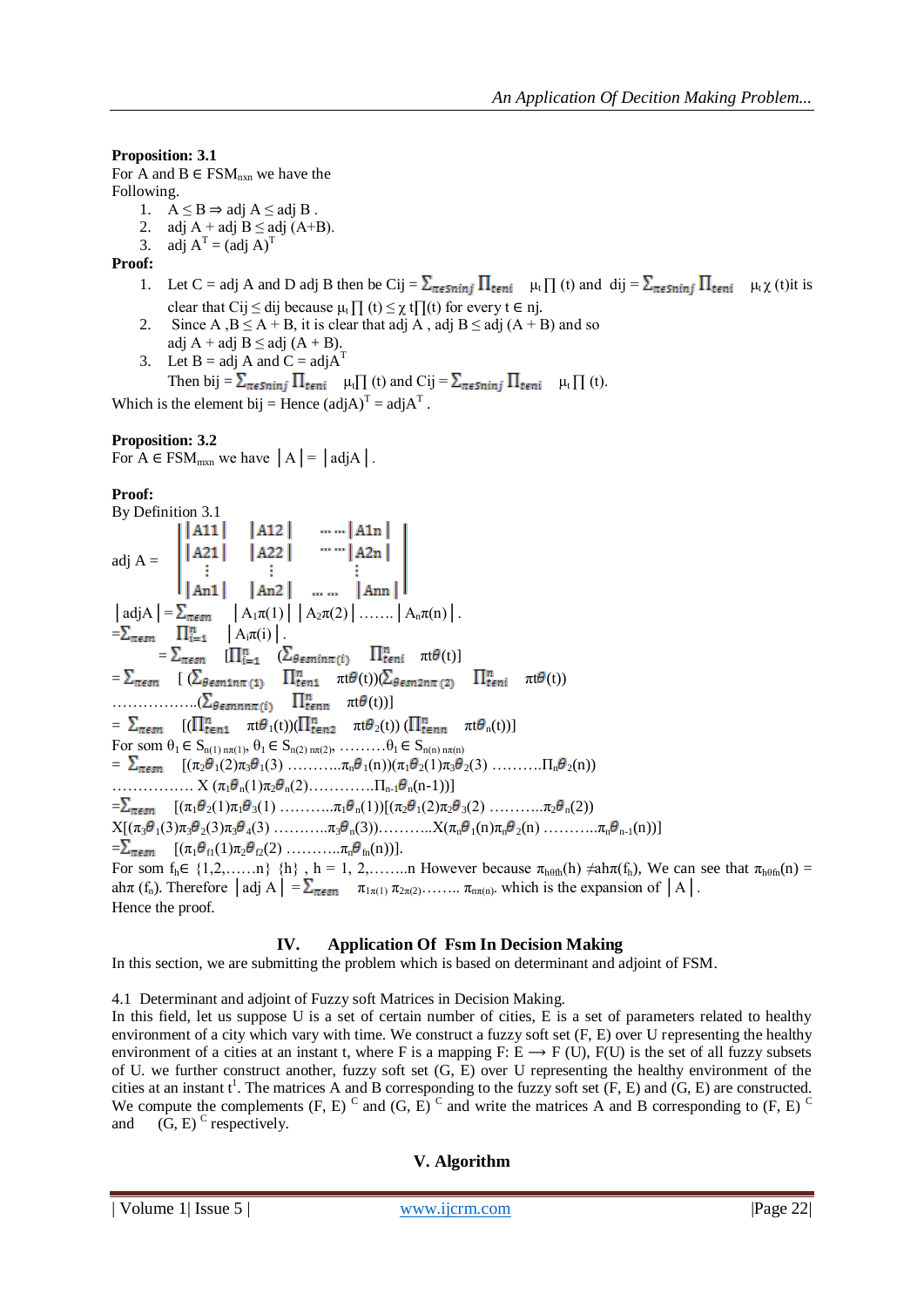- 1. Input the fuzzy soft matrices (F, E) and (G, E). Also write the fuzzy soft matrices A and B corresponding to (F, E) and (G, E) respectively.
- 2. Write the fuzzy soft matrices  $(F, E)^C$  and  $(G, E)^C$ . Also write the fuzzy soft matrices A and B corresponding to  $(F, E)$ <sup>C</sup> and  $(G, E)$ <sup>C</sup> respectively.
- 3. Compute adj (A+B) and MV(adj A+B)).
- 4. Compute adj  $(\bar{A} + \bar{B})$  and MV(adj  $\bar{A} + \bar{B}$ ).
- 5. Compute the score matrix  $S_{(adj A+B) \text{adj } A+B}$ .
- 6. Compute the total score  $S_i$  for each  $C_i$  in U.
- 7. Find  $SK = \max(S_i)$ . Then we conclude that the city CK has the maximum healthy environment between the line instances t and t1 respectively.
- 8. If SK has more than one value, then go to step(1) and repeat the process by reassessing the parameters for healthy environment.

#### **VII. Case Study**

Let  $(F, E)$  and  $(G, E)$  be two fuzzy soft set representing the healthy environment of four cities U= {C1, C2, C3}. At instants t and t1 respectively. Let  $E = \{e1$  (less – croundness), e2 (Noise - free), e3 (non - pollution) } be the set of parameters which would vary with time.

 $(F, E) = \{F(e_1) = \{(C_1, 0.7, 0), (C_2, 0.5, 0), (C_3, 0.6, 0)\},\}$ 

 $F (e_2) = \{ (C_1, 0.9, 0), (C_2, 0.6, 0), (C_3, 0.7, 0) \},$ 

 $F (e_1) = \{ (C_1, 0.5, 0), (C_2, 0.4, 0), (C_3, 0.9, 0) \},$  $(G, E) = \{G (e_1) = \{(C_1, 0.6, 0), (C_2, 0.4, 0), (C_3, 0.5, 0)\},\}$  $G (e_2) = \{ (C_1, 0.8, 0), (C_2, 0.9, 0), (C_3, 0.3, 0) \},$  $G (e_3) = \{ (C_1, 0.5, 0), (C_2, 0.9, 0), (C_3, 0.6, 0) \},$ 

There two fuzzy soft sets are represented by the following fuzzy soft matrices respectively,  $e_1$   $e_2e_3$   $e_1$   $e_2e_3$ 

|  | $C1$ $[(0.7,0)$ $(0.9,0)$ $(0.5,0)]$ |                                                                       | $C1$ $[(0.6,0)$ $(0.8,0)$ $(0.5,0)]$ |  |
|--|--------------------------------------|-----------------------------------------------------------------------|--------------------------------------|--|
|  |                                      | $A = C2$ (0.5,0) (0.6,0) (0.4,0) and $B = C2$ (0.4,0) (0.9,0) (0.9,0) |                                      |  |
|  | C3 [(0.6,0) (0.7,0) (0.9,0)]         |                                                                       | C3 [(0.5,0) (0.3,0) (0.6,0)]         |  |

The fuzzy soft matrices are representing the healthy environment of the three cities  $U = \{C1, C2, C3\}$  at instants t and  $t^1$  respectively all given by.

 $e_1 e_2 e_3 e_1$   $e_2 e_3$  $\bar{A} = C2$  (1,0.5) (1,0.6) (1,0.5) (1,0.6) (1,0.6) (1,0.6) (1,0.6) (1,0.6) (1,0.6) (1,0.7) (1,0.9) and  $\bar{B} = C2$  (1,0.4) (1,0.9) (1,0.9) (3 (1,0.6) (1,0.7) (1,0.9) (3 (1,0.5) (1,0.6) (1,0.6)  $C1$   $[(1,0.7) (1,0.9)$  $(1,0.5)$  $C3 | (1,0.6) (1,0.7) (1,0.9)$ 

Then the fuzzy soft matrix adj (A+ B) representors the maximum membership for of healthy environment of the cities between the time instances t and  $t^1$ .

e1 e2e<sup>3</sup> A+ B = e<sup>1</sup> e2e<sup>3</sup> Then adj (A+ B) = e1e2e<sup>3</sup> MV (adj A+ B) = 

Again the fuzzy soft matrix adj  $(A + B)$  represent the maximum membership function of non – healthy environment of the cities between the time instances t and  $t<sup>1</sup>$ .

 $e_1$   $e_2e_3$  $C1$   $(1,0.4)$  $(1,0.5)$  $(1.0.4)$  $\bar{A}$ +  $\bar{B}$  =  $C2$  (1,0.5) (1,0.5) (1,0.6)  $C3$   $(1,0.6)$  $(1,0.5)$  $(1.0.6)$